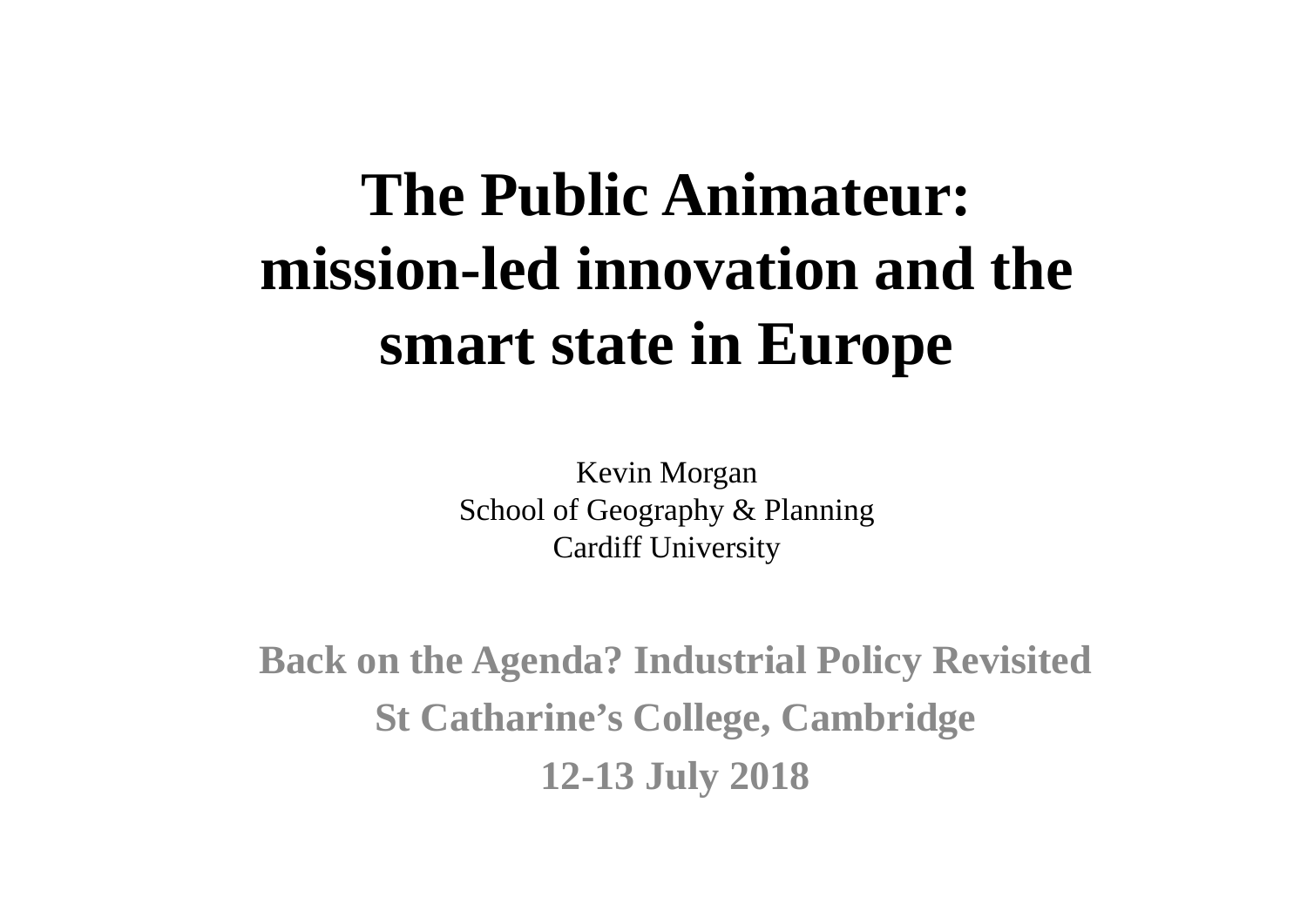### **Overview**

- **Reprising the state in political economy** –classical and contemporary conceptions
- **RIS3 as mission-led innovation** –scope of/limits to the RIS3 programme
- **Lagging regions & the "smart state" thesis**
	- –intra-regional challenge
	- –trans-regional challenge
	- –multi-scalar challenge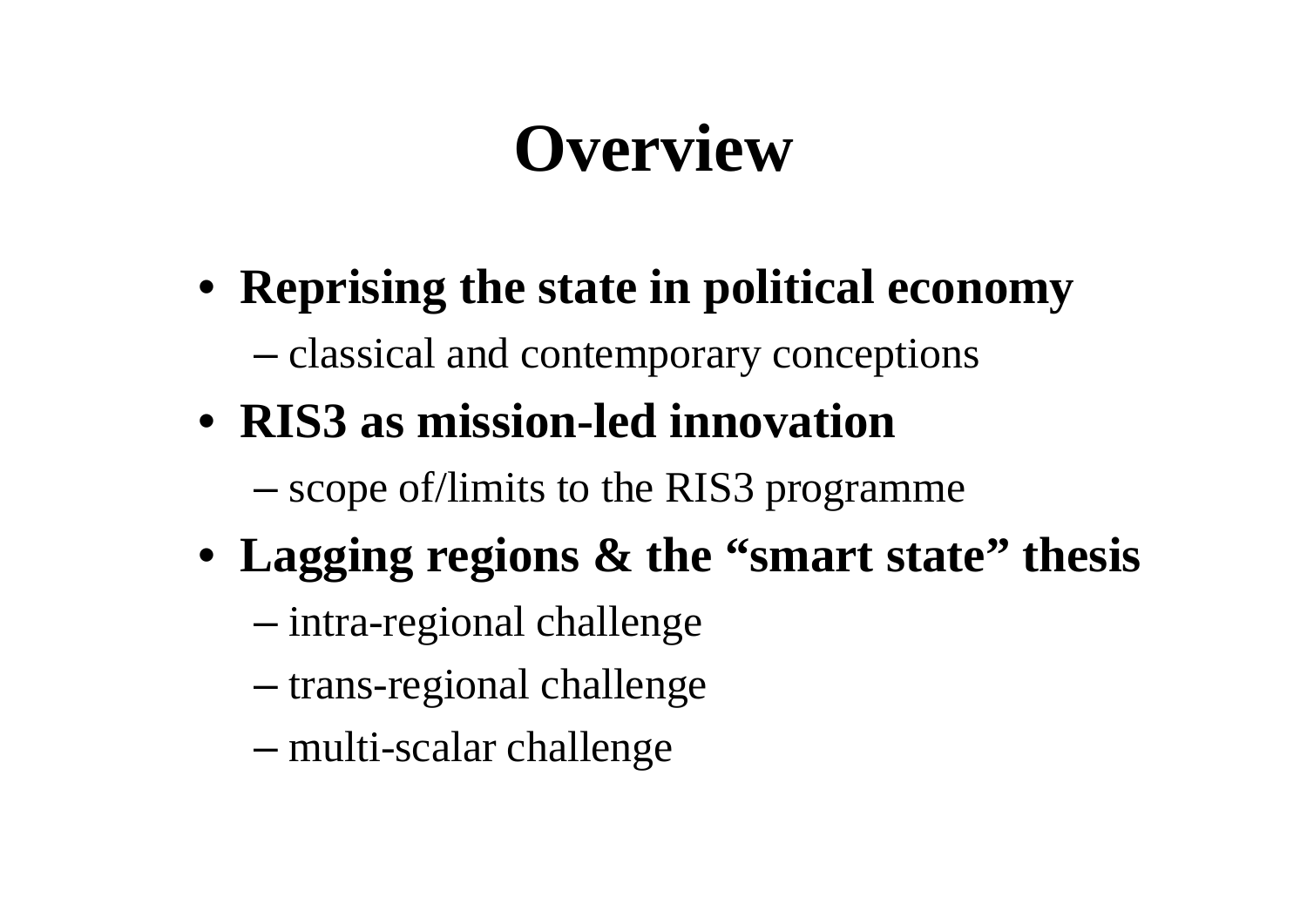#### **Neoliberal state discourse**

- "It has become impossible to think straight about the state. The only permissible discourse is to talk of shrinking, fragmenting and privatising it – opening it up to competition and market forces. It is accepted as axiomatic that a public institution will be bureaucratic, self-serving and…lazy" (Will Hutton)
- Why is this?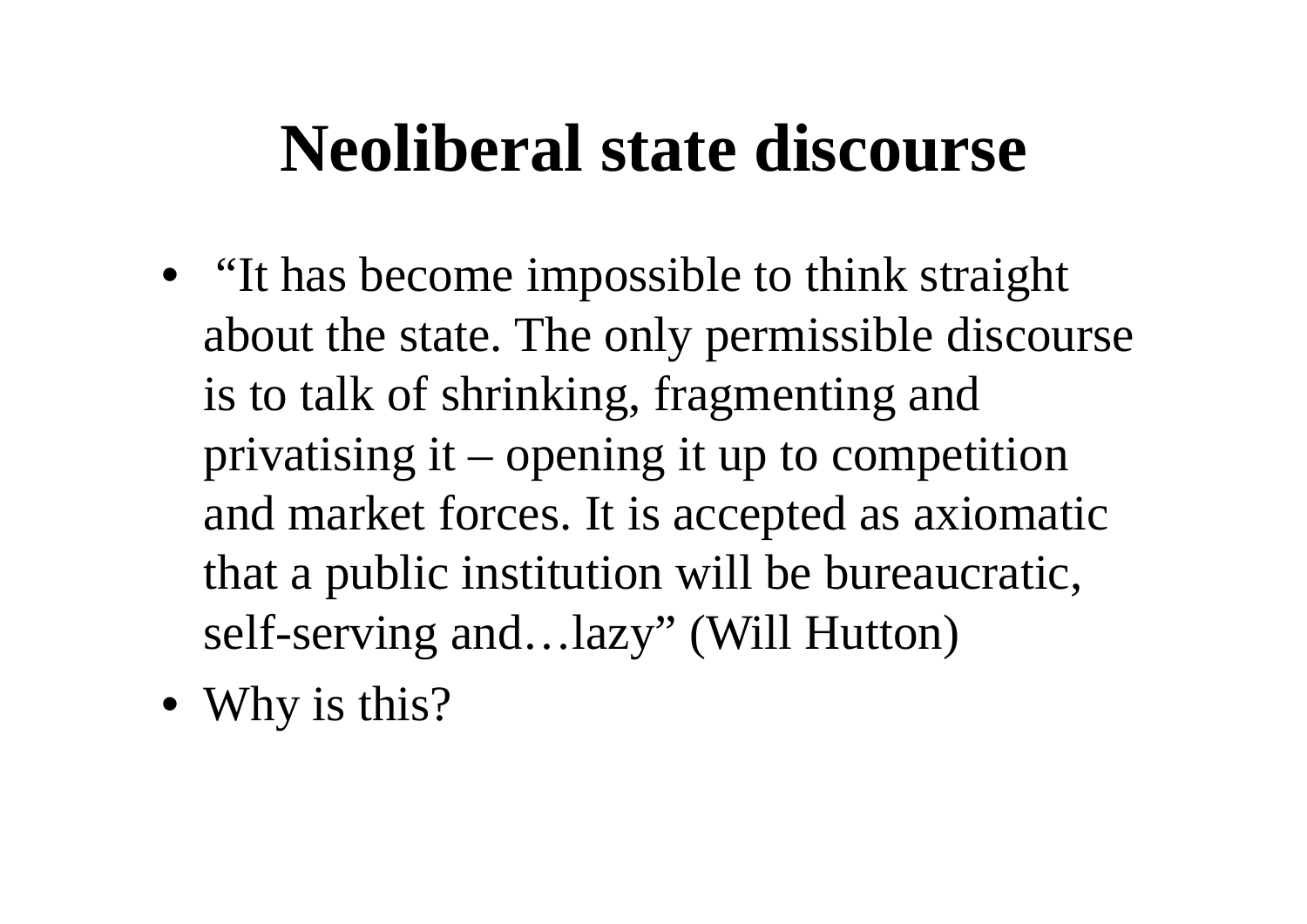#### **Adam Smith on the State**

- The *Wealth of Nations* is misconstrued as the source of an anti-state political economy
- But it contains a strong plea for a "**smart state"**  to temper the noxious effects of the market, social privilege and the division of labour
- Apart from peace, security and justice, the state was duty bound to promote public works, especially public education to temper the "mental mutilation" of the division of labour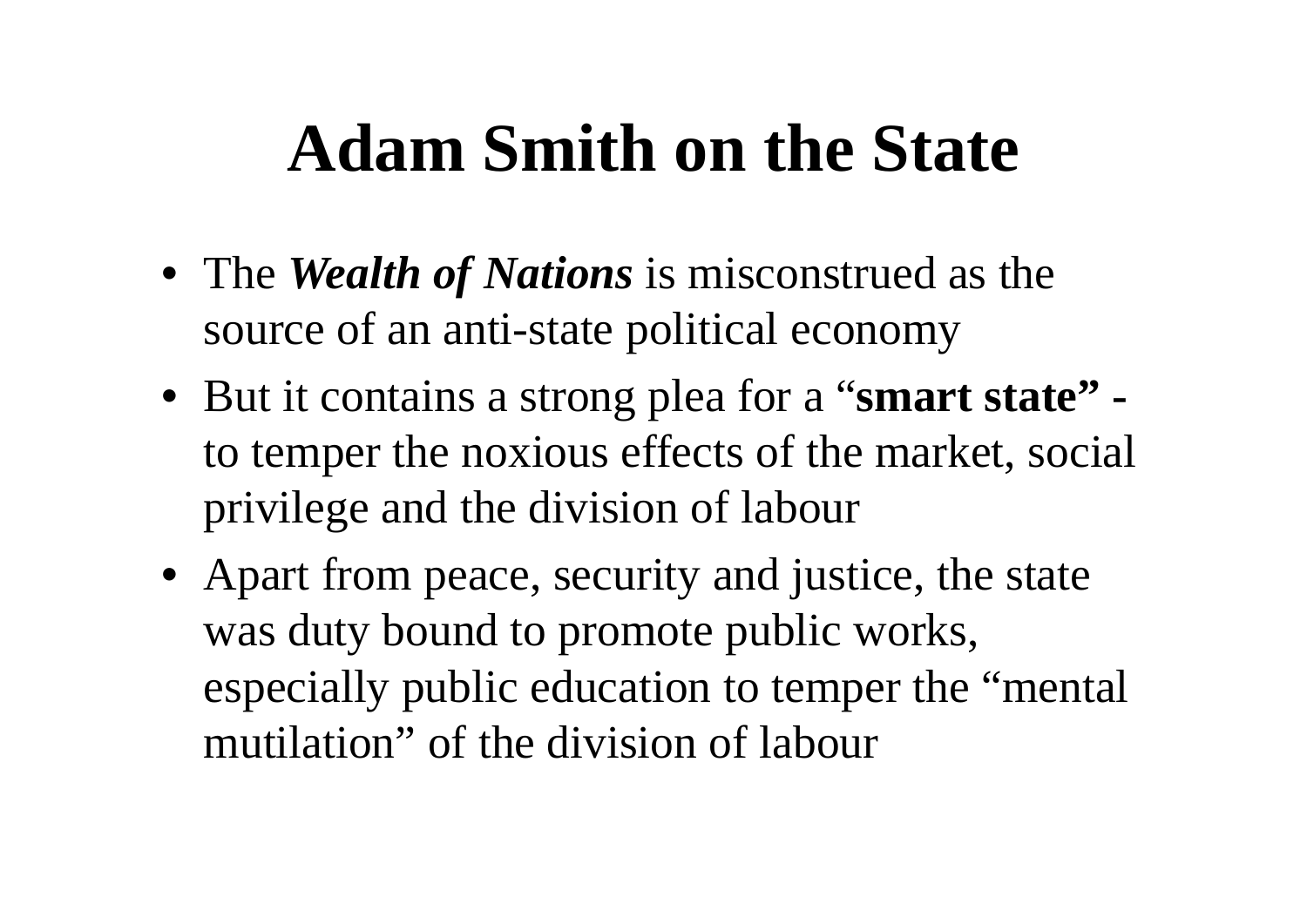### **The neo-liberal critique**

- Originally based on Hayekian insights:
	- –- the state cannot be a surrogate for the decentralised information processing capacity of markets
	- – industrial policy will induce rent-seeking, so states should not engage in "picking winners"
- Buttressed by public choice theorists (like Buchanan) who emphasised:
	- – state failure rather than market failure, not least because politicians/officials are corrupt/selfish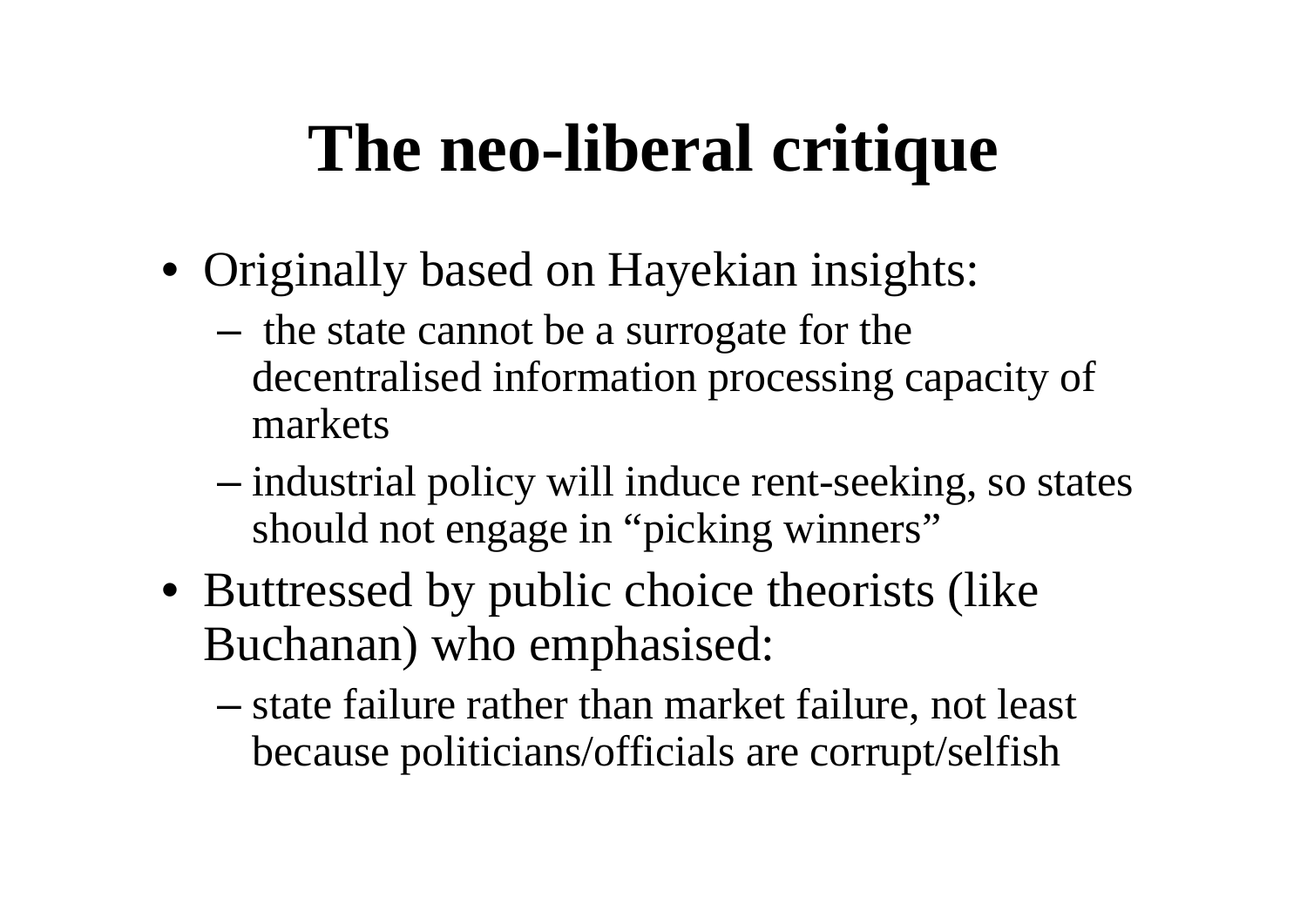### **The entrepreneurial state**

- A recent critique of the neo-liberal critique is *The Entrepreneurial State*, which seeks to:
	- –change the way we talk about the state
	- claims the state is innovative and risk-taking
	- – shows how the smart technologies of the iPhone were all funded by the state; but...
	- – uses DARPA (a unique mission-driven agency) to illustrate her thesis
	- –underplays Apple/overplays smart state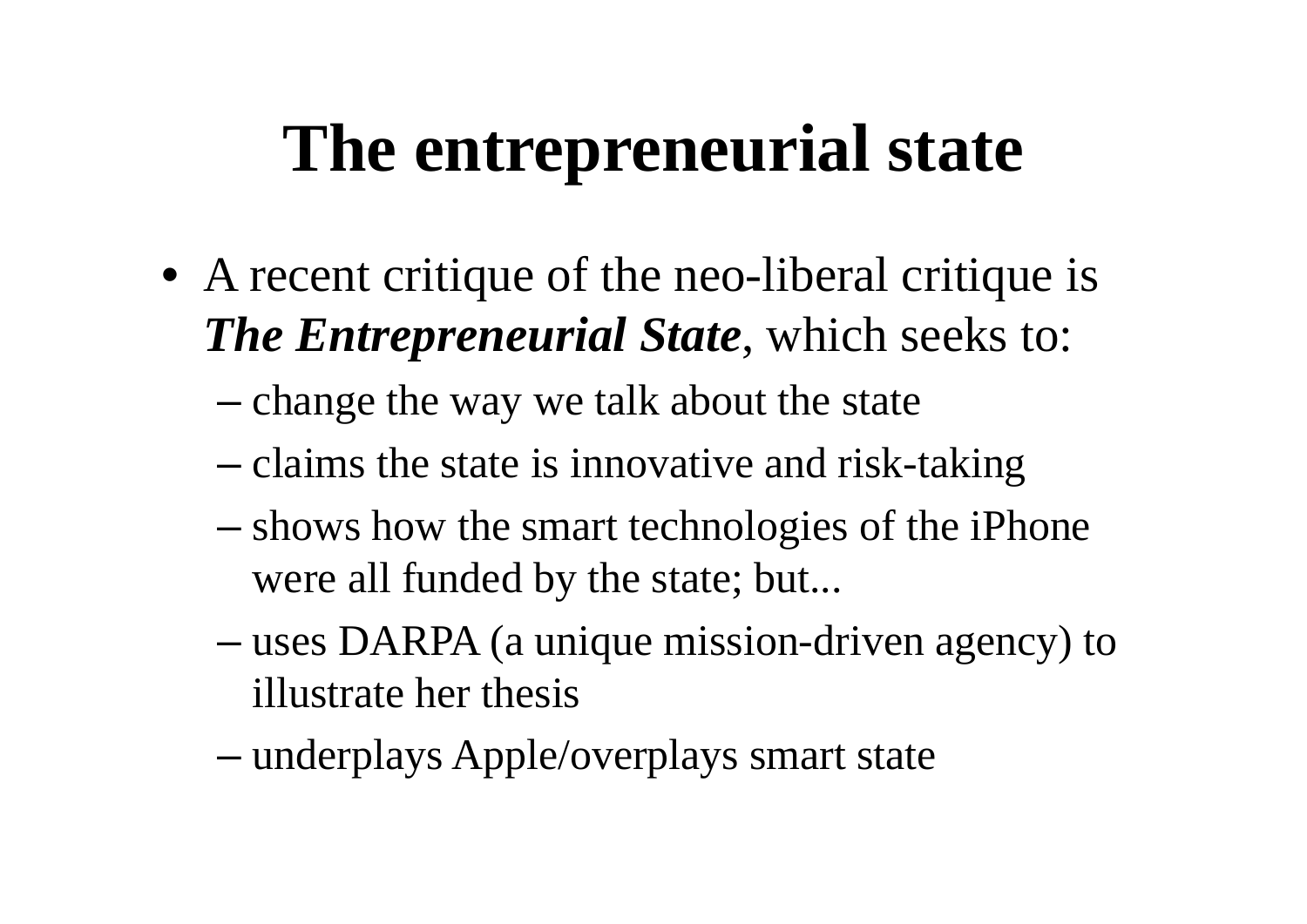### **The experimentalist state**

- A persuasive critique of the critique is the *experimental governance* **(EG)** approach of Rodrik/Sabel
	- –— the state lacks information, but so does the private sector
	- firms/states need to collaborate to jointly learn in a trial-and-error process of experimentation
	- –- the aim is to elicit information, find joint solutions, and evaluate outcomes as they emerge
	- –- this is the "smart state" thesis adopted by Foray and presumed by RIS3 policy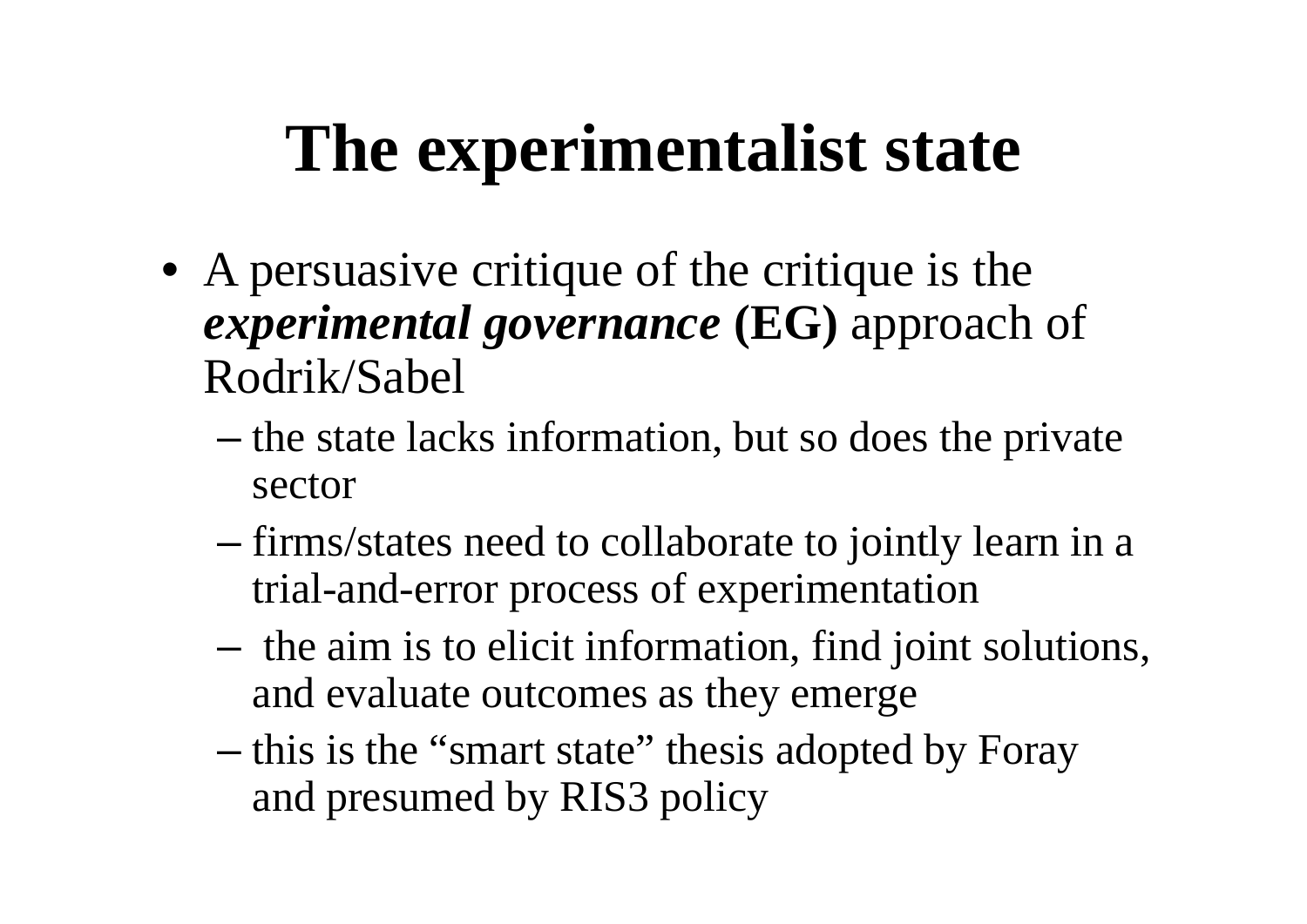### **Barriers to experimentalist state**

- EG is compelling in principle but challenging in practice because...
- **Feedback** is critical but stymied by fear, power and hierarchy.
- **Failure** is not tolerated but the public sector is invited to be more experimental and less risk averse.
- **Learning** is vital but time and space are not afforded to monitoring, evaluation and revision
- **Monitoring & evaluation** low status activities but the keys to robust feedback & learning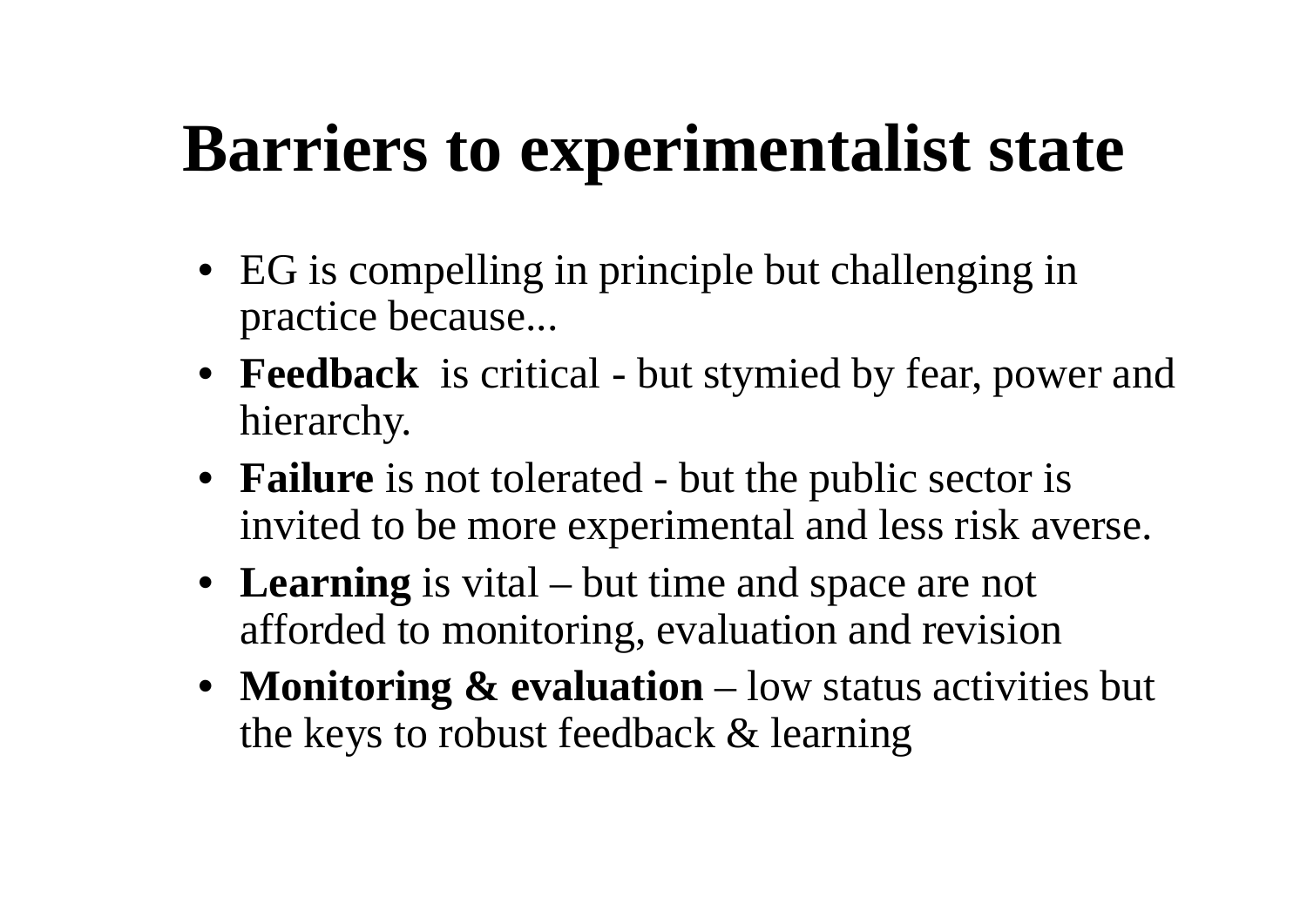## **Regional innovation policy**

- Regional innovation policy formally starts in 1990
- In the current ESIF programme (2014-2020) innovation measures account for some 30% of the total and RIS3 is the key concept
- RIS3 mission is to promote innovation capacity in less developed regions (LDRs)
- But RIS3 constitutes a big absorption challenges for LDRs – due to regional innovation paradox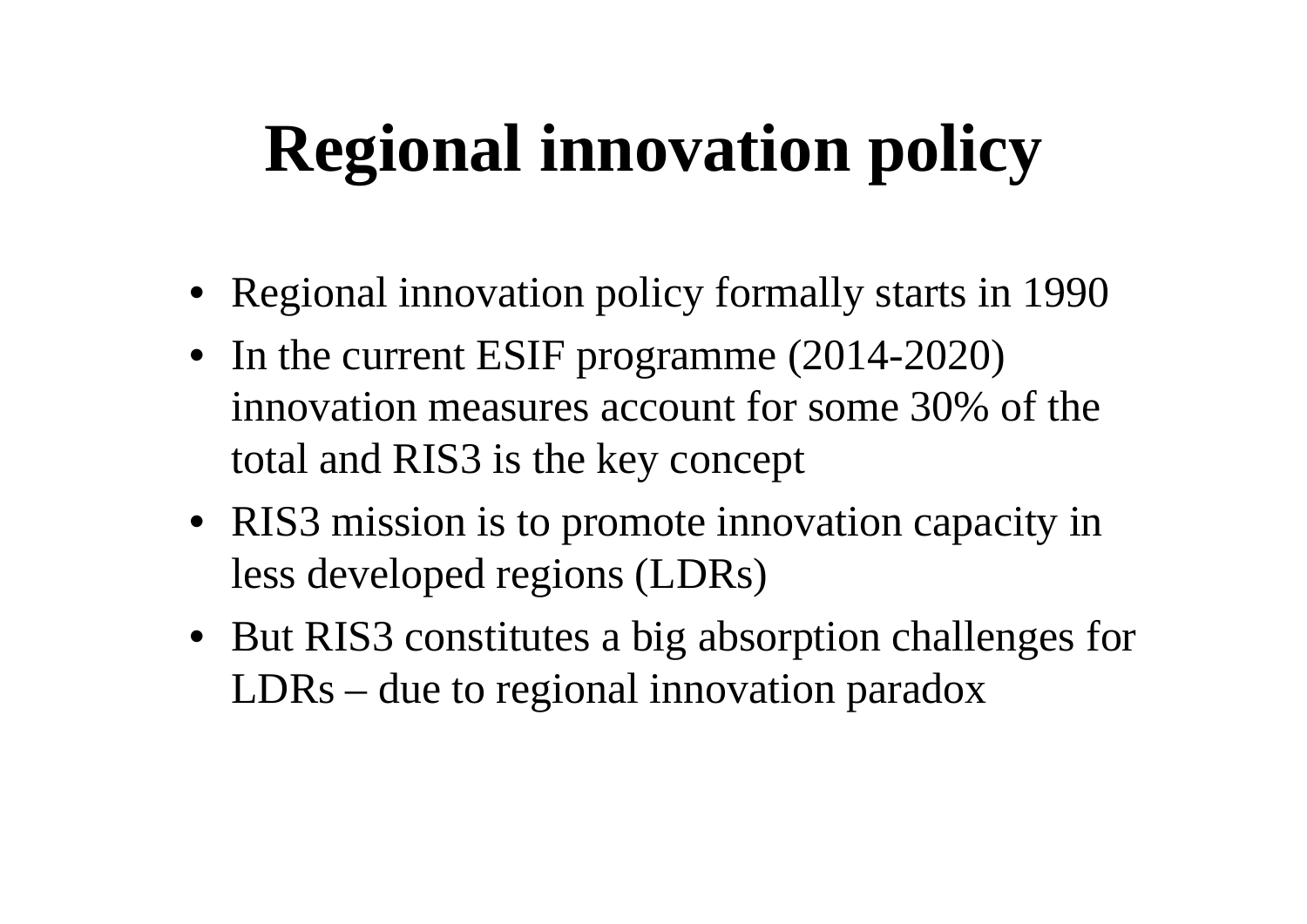

# **Hyper-fast policy**

- • RIS3 concept has been rapidly embraced by the EC, OECD and the World Bank
- • "the brilliant career of a relatively simple idea...produced at the right moment"
- • EC support helped the concept to avoid "the fate of being buried in the great cemetery of good ideas that were never tested or applied"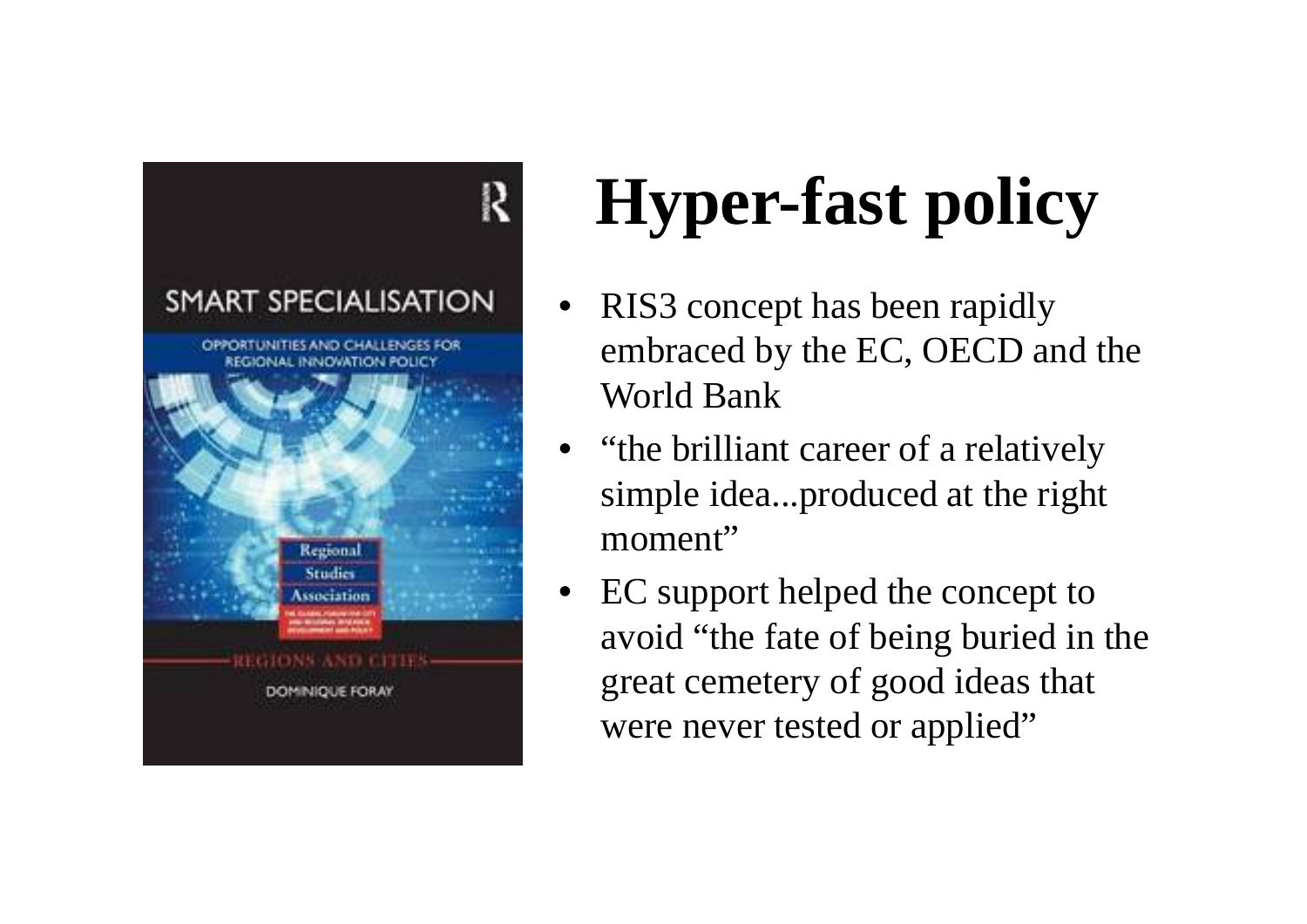## **Key issues in RIS3 practice**

- A big tension in RIS3 practice is between **policy rhetoric** and **regulatory reality**
- The audit/compliance culture is intolerant of failure be experimental as long as you don't make mistakes!
- "The volume of rules for Cohesion Policy alone, including more than 600 pages of legislation published in the Official Journal (more than double that in the period 2007-2013) and over 5000 pages of guidance, has long passed the point of being able to be grasped either by beneficiaries or by the authorities involved" (**High Level Group on Simplification**, 2017:2).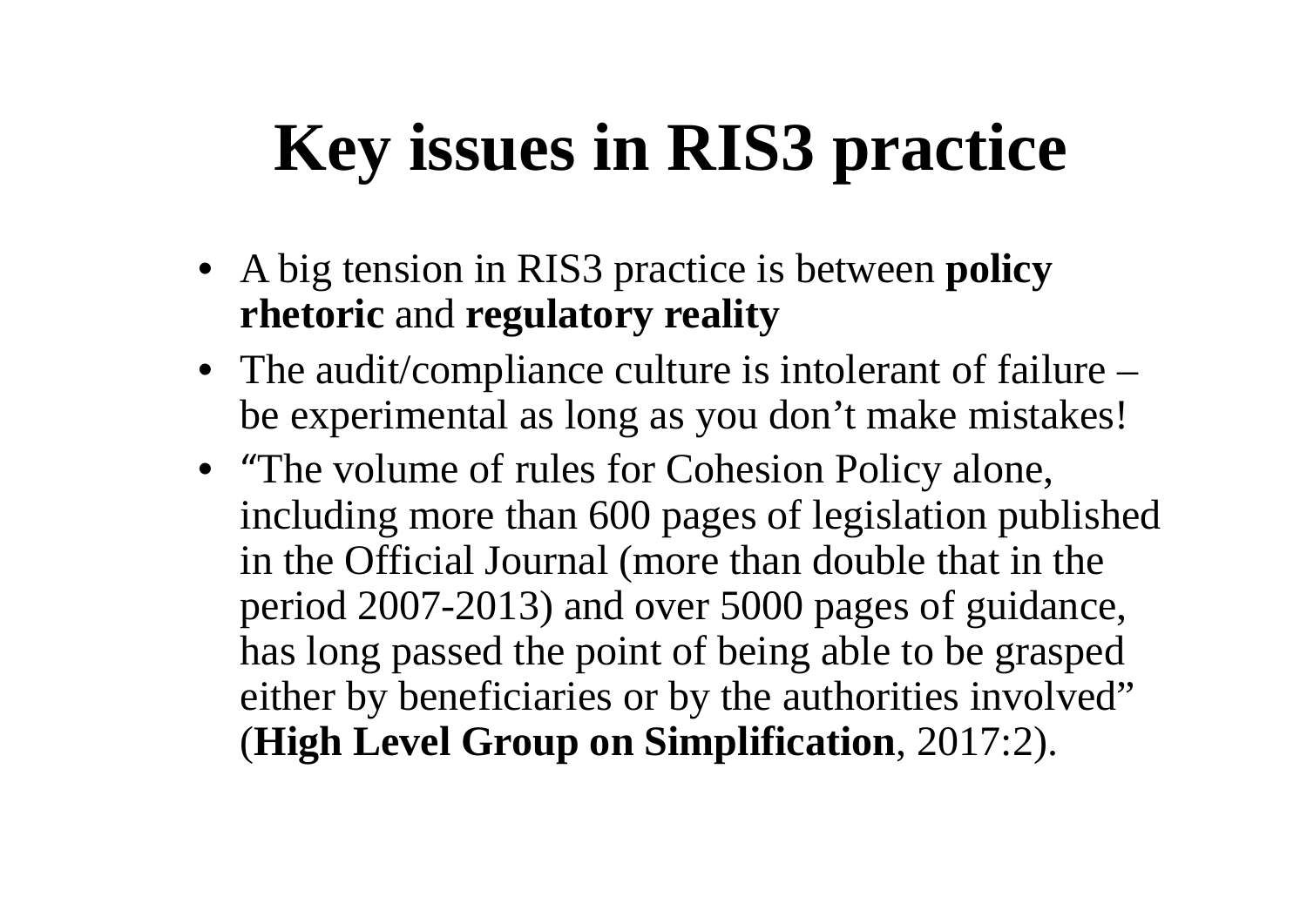### **Smart state presumption**

- RIS3 presumes the existence of a smart state because it asks a lot of the regional state and other public bodies (eg universities)
- Key markers of a "smart state" include
	- –quality of government
	- public sector competence
	- public procurement capacity
	- –- "entrepreneurial discovery process"
	- – responsive political elites (assumed to be) committed to innovation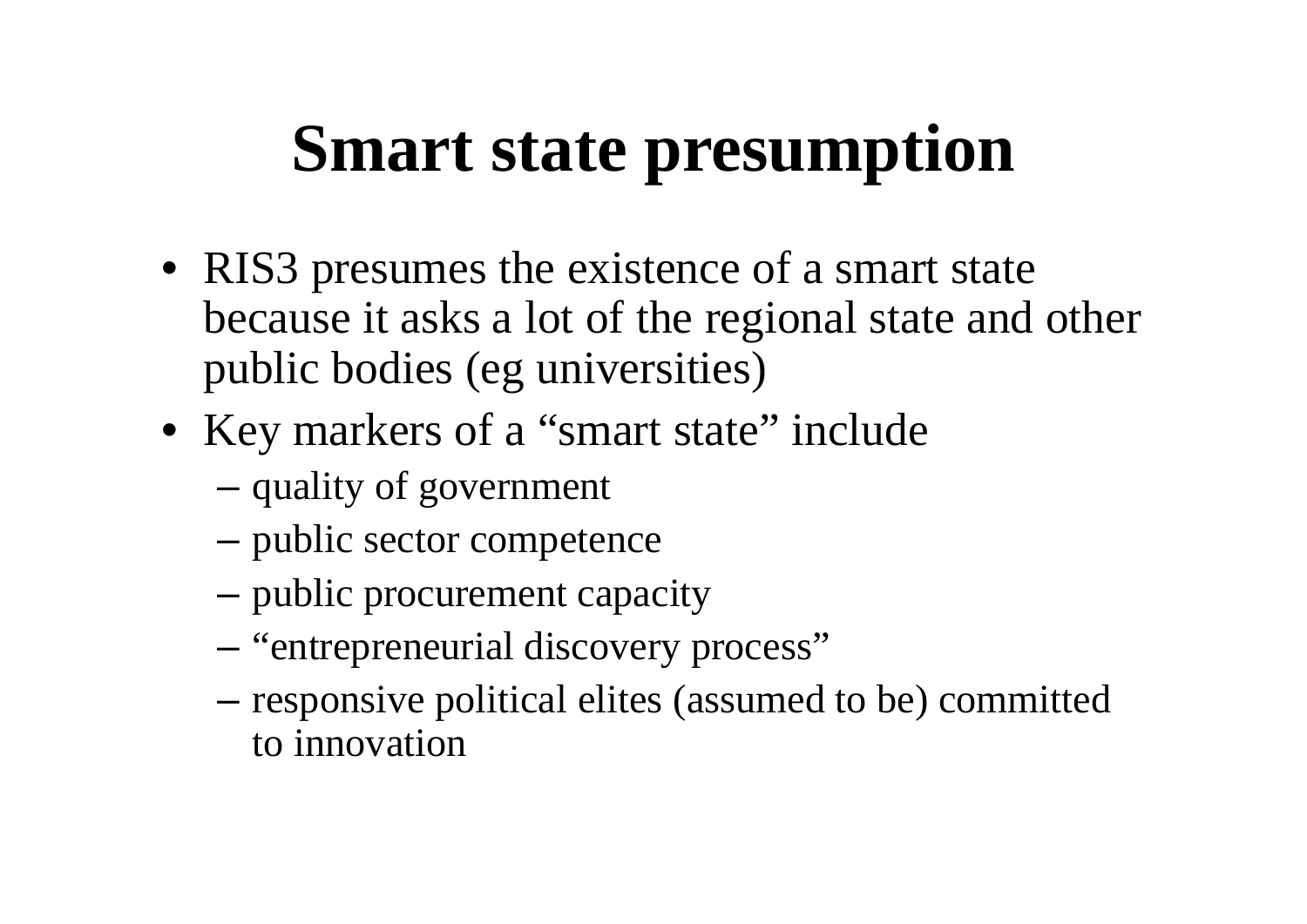### **Quality of Government Index**

500 Km

© EuroGeographics Association for the administrative boundaries



- Poor governance can stymie innovation and economic growth and trap regions in a "low growth equilibrium"
- • Poor governance makes for poor and unresponsive public services
- • Poor governance is cause and consequence of fraud and corruption
- • Poor governance compromises the impact of Cohesion Policies as it reduces absorptive capacity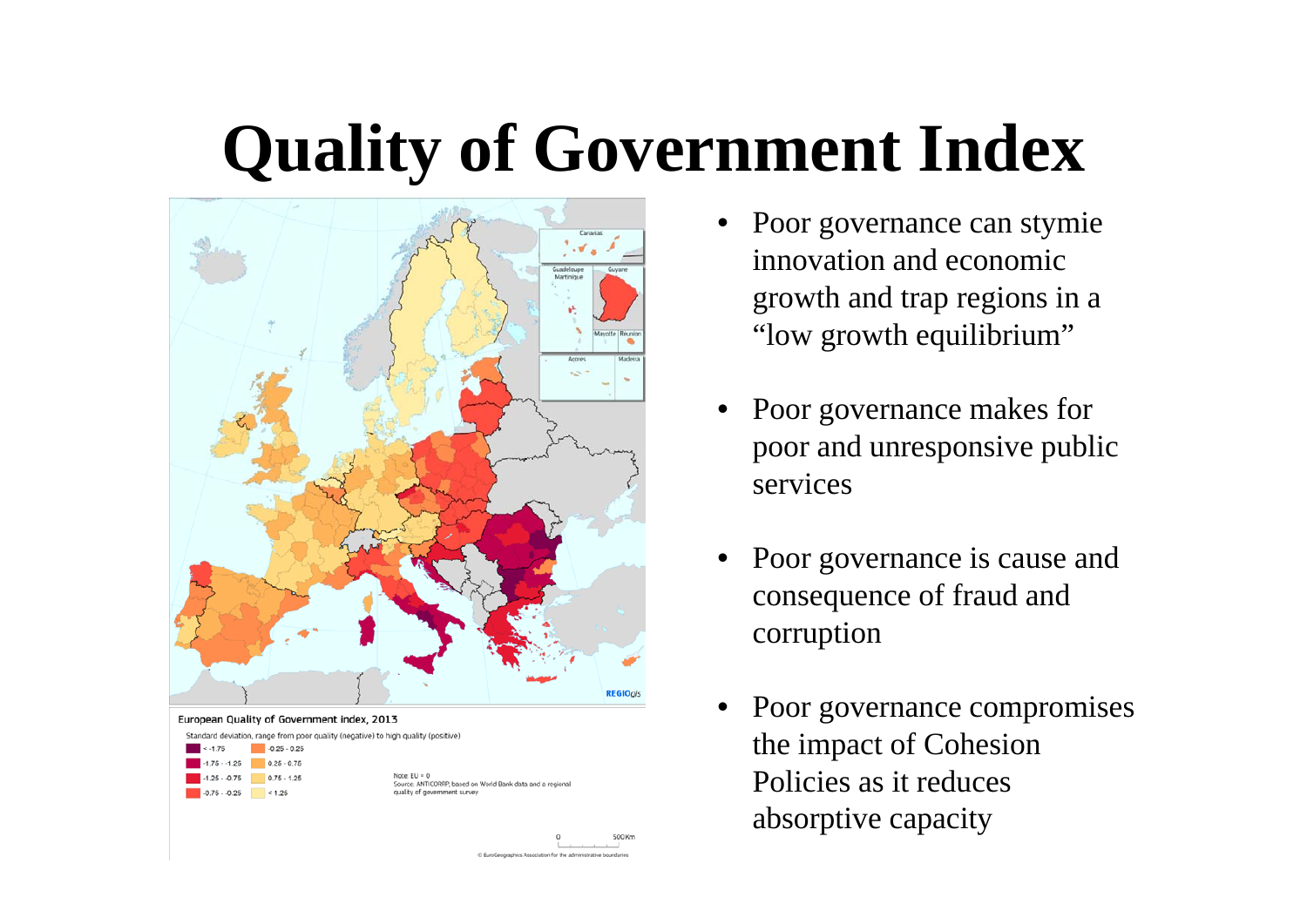## **Public procurement capacity**



• Low cost still dominates the practice even though the guidelines allow public bodies to seek **values for money** - not just value for money

• The power of purchase is stymied by a lack of whole life costing skills& low political commitment

• After Carillion report exposed the woeful state of public procurement capacity in UK civil service – and spoke of a "depressing inability of central government to learn from repeated mistakes".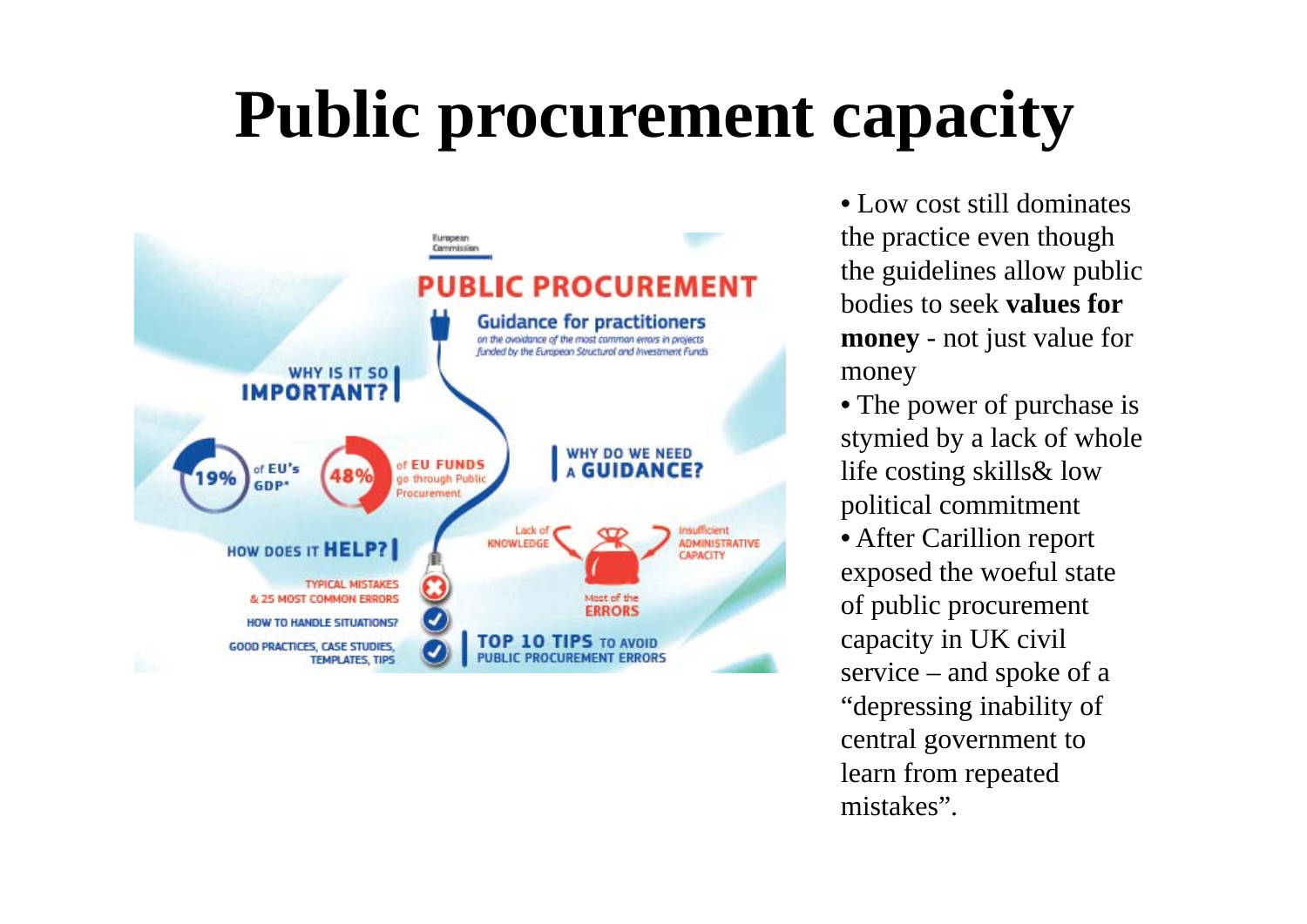## **Entrepreneurial discovery**

- The core of RIS3 (for Foray) is the process of "**entrepreneurial discovery**" in which the smart state identifies new R&I priorities in concert with firms and universities
- But many countries/regions cling to the **linear model**  of innovation in the (mistaken) belief that university research inputs **=** innovation outputs
- Big disconnect here with the academy, where theorists buried the linear model over 20 years ago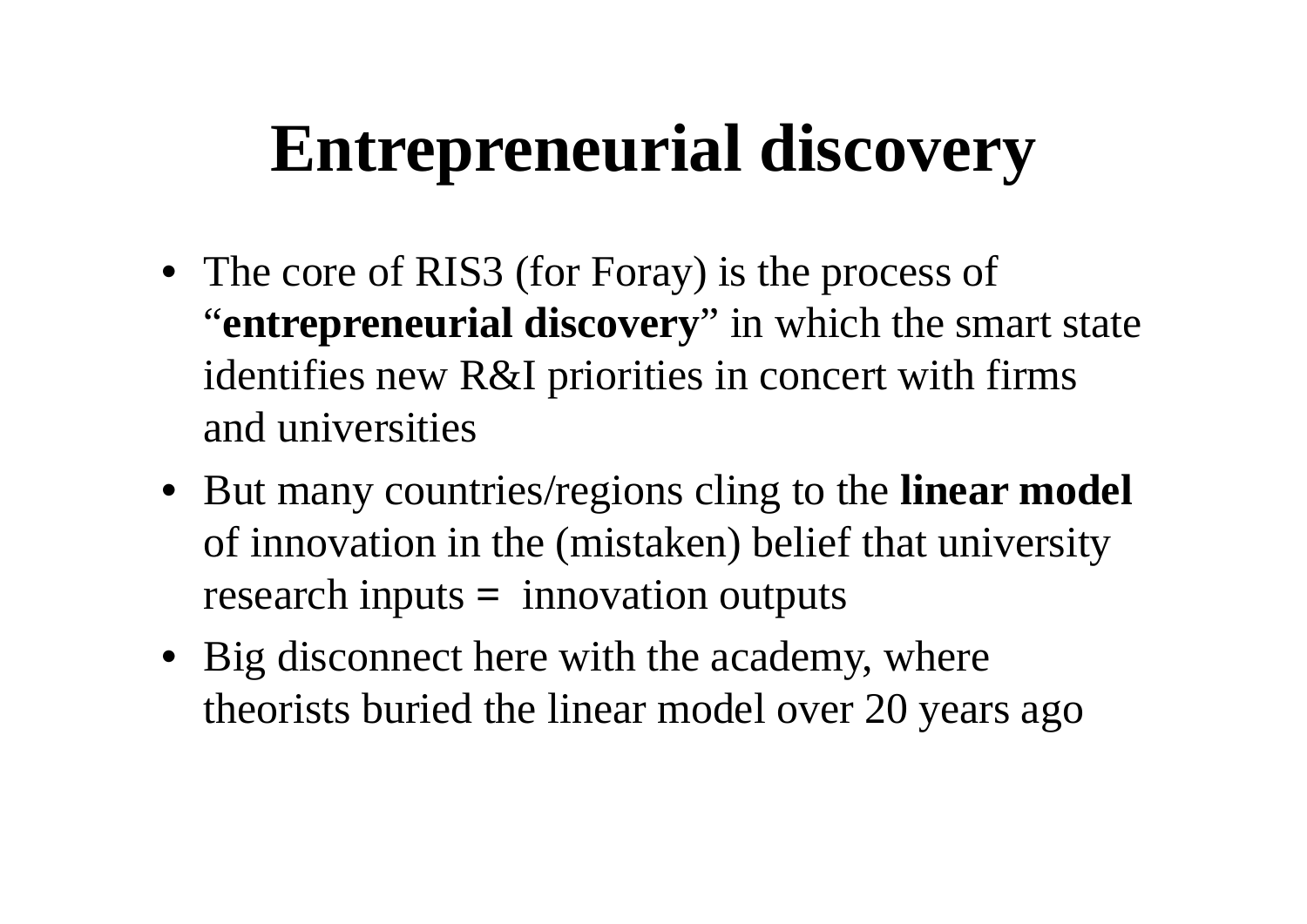## **Intra-regional challenge**

- Forging intra-regional synergies between key actors is the biggest challenge for LDRs
- Especially with respect to the Triple Helix: the RIS3 assumes that TH synergies either exist or are readily assembled
- But the TH metaphor is problematical because... "the three actors do not align their goals, overlap their meanings, and move together. They constitute separate *corners of a triangle*, not strains in a dynamically active helix. Actors stay at their own corner and pull forces in their direction" (Bonaccorsi, 2009: 6).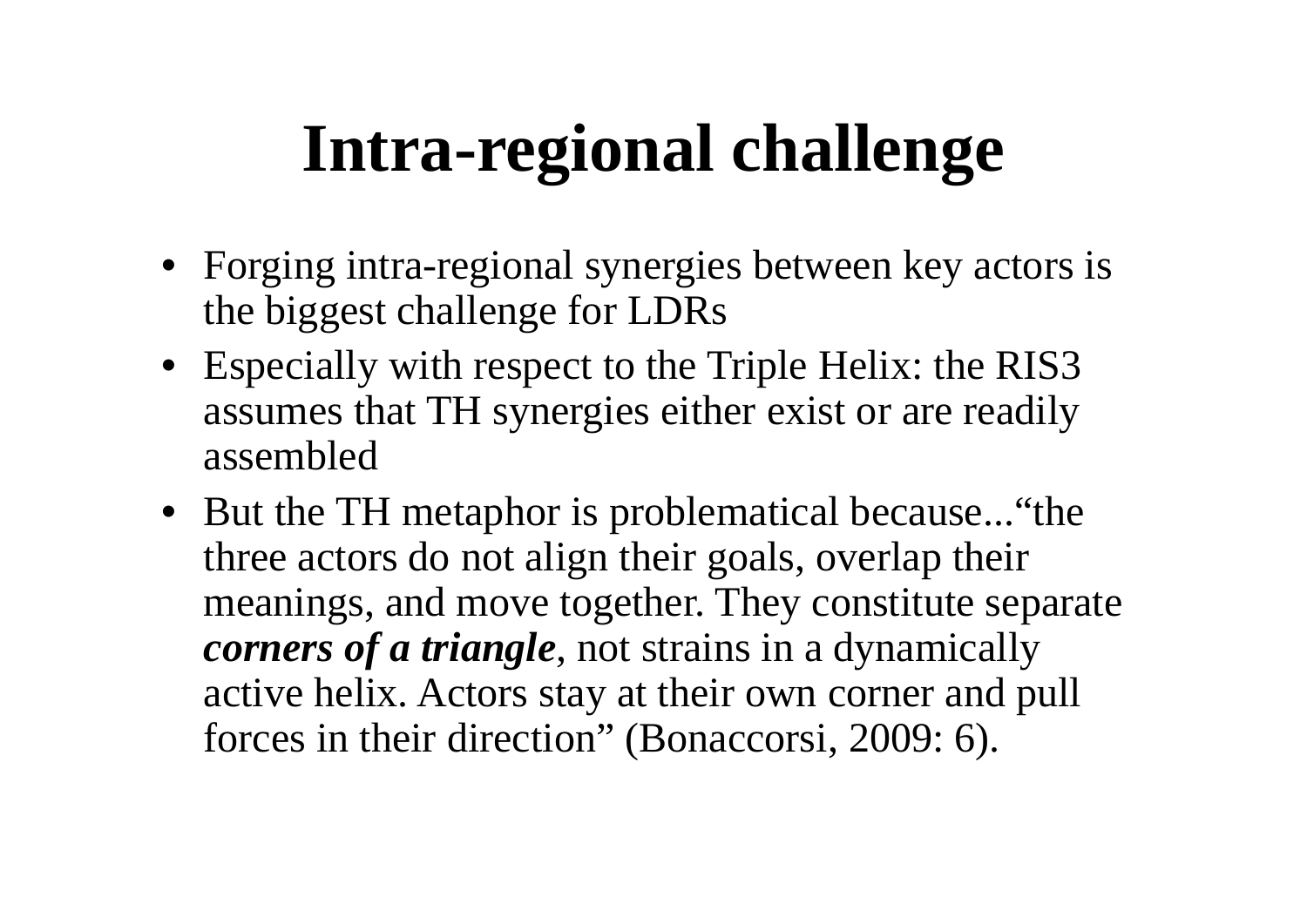### **Trans-regional challenge**

- Promoting cross-border collaboration is a key goal of RIS3 and CPR Article 70 (which allows out of area spending) is designed to promote this
- But little or no take-up of Article 70 provisions
- Vanguard Initiative regional alliance for crossborder value chains – is best example, but faces problems scaling demonstration projects
- Barriers to cross-border working include political opposition and knowledge constraints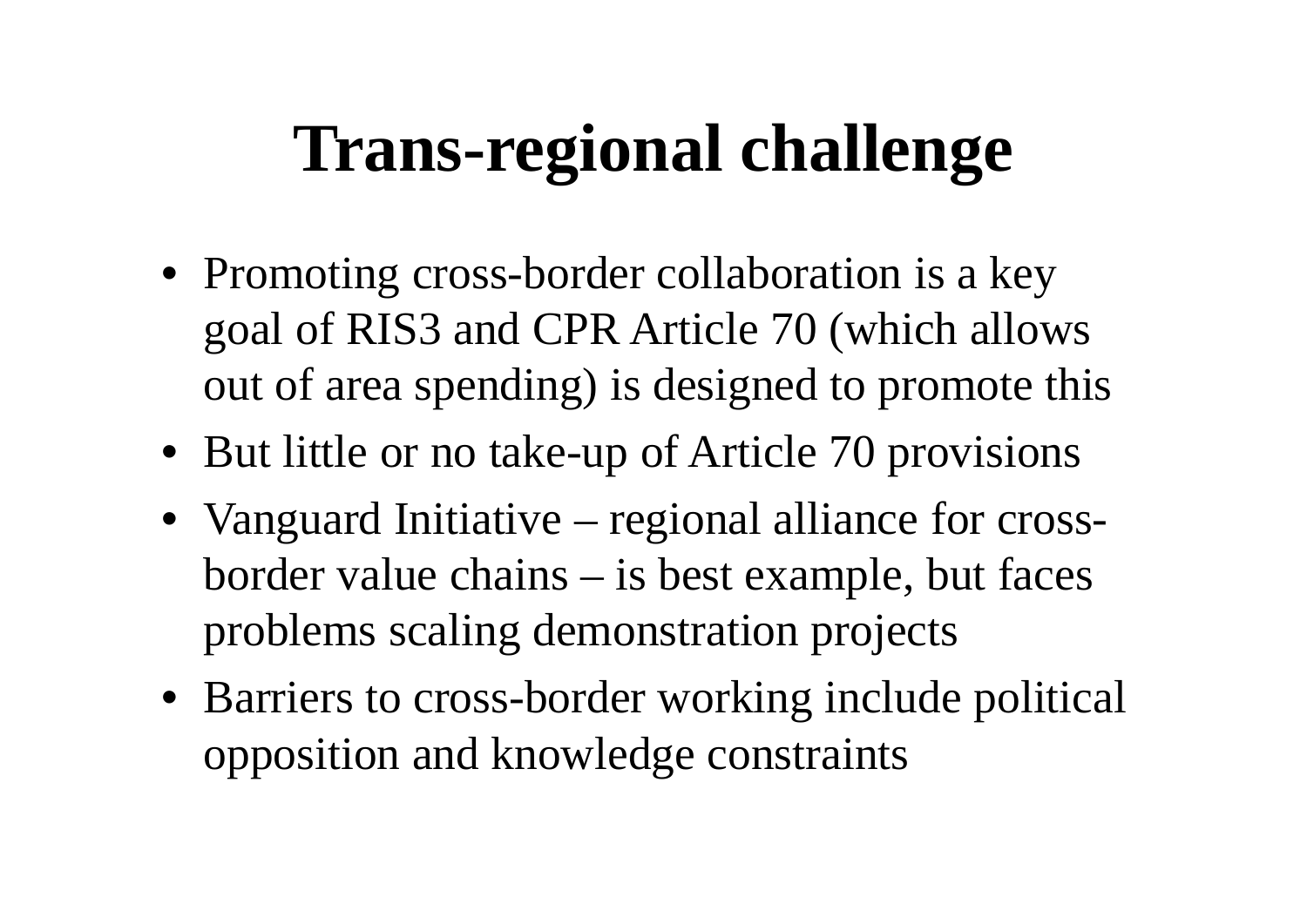### **Multi-scalar challenge**

- RIS3 is a multi-scalar strategy and not a purely regional strategy
- Two dimensions that are proving especially challenging are
	- – **horizontal** policy silos at the EC level (eg between DG Research v DG Regio)
	- – **vertical** policy silos between member states, regions and their cities (cities were not part of the original RIS3 design)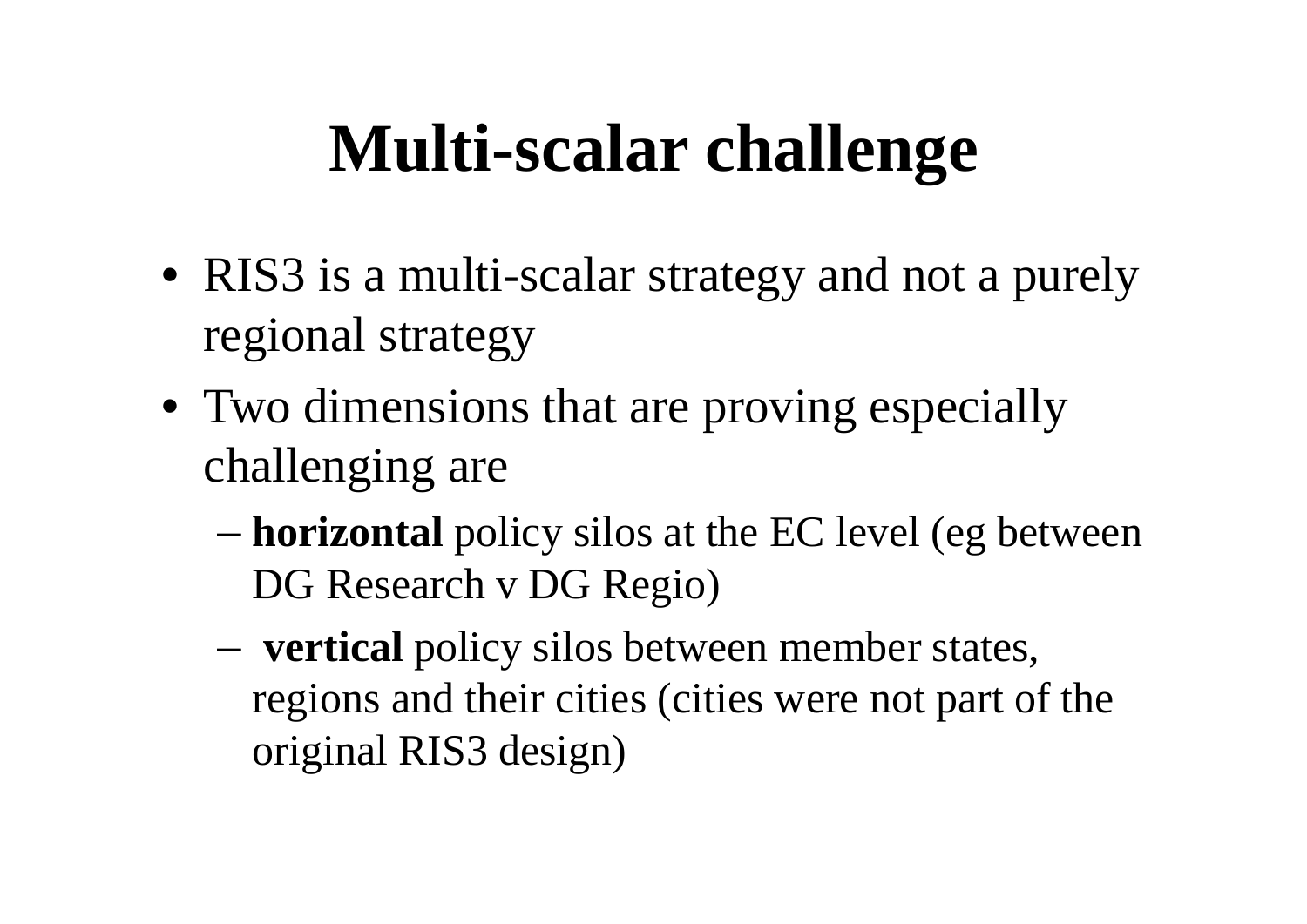#### **Conclusions...**

- Smart states can make a difference to innovation and developmental trajectories (if they have the institutional capacity & skills sets to do so)
- RIS3 presupposes a smart state but latter is far from the norm (because public sector innovation is stymied by fiscal austerity, lack of feedback, weak learning, fear of failure and an intolerant audit culture)
- Neoliberal thrust to shrink the state is counterproductive as the public sector is a key actor in the era of mission-led innovation, societal challenges and socio-spatial cohesion